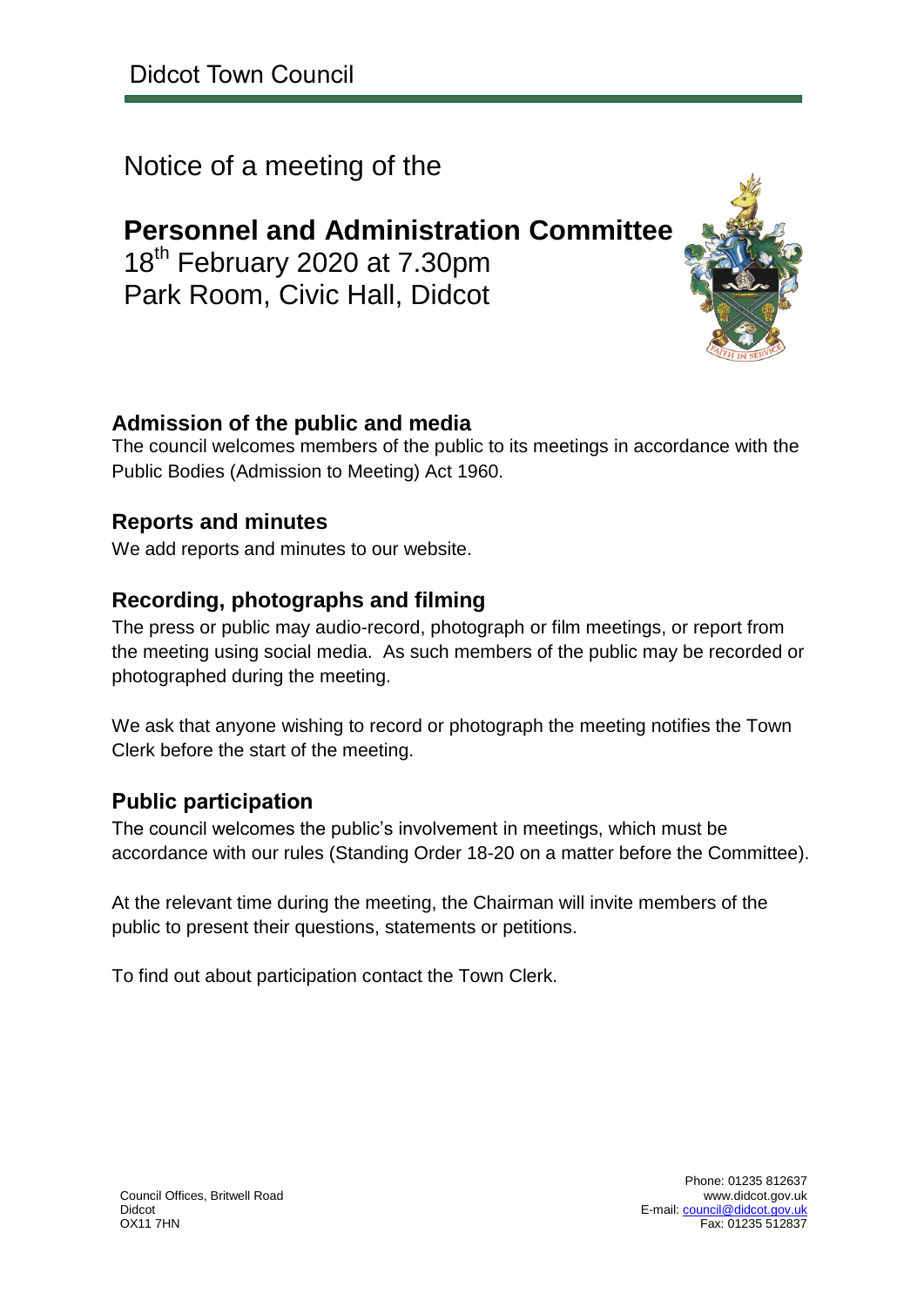## **Agenda**

- 1. To receive apologies
- 2. To receive declarations of interest Members should declare any interests they may have on any item on this agenda in accordance with Didcot Town Council's Code of conduct.
- 3. To agree the minutes of the meeting held on  $3<sup>rd</sup>$  February 2020 as a true record **(minutes attached)**
- 4. Questions on the minutes as to the progress of any item
- 5. To consider the need for Councillor mail boxes *see report*

#### **EXCLUSION OF THE PRESS AND PUBLIC**

**Pursuant to Section 1 of the Public Bodies [Admission to Meetings] Act 1960 the committee will be asked to exclude the press and public from the meeting on the grounds that publicity would be prejudicial to the public interest by reason of the confidential nature of the business to be transacted**

6. To review the Town Clerk's probation period – *six month review to be brought to the meeting.*

Milleller

**Janet Wheeler Town Clerk 12th February 2020**

**Voting Committee members:** 

**Cllr M Khan (Chair); Cllr A Macdonald (Vice Chair); Cllr A Thompson; Cllr V Haval; Cllr E Hards**

**Nominated substitute Committee members:** 

**Cllr M Walsh; Cllr P Giesberg; Cllr J Durman; Cllr A Sandiford**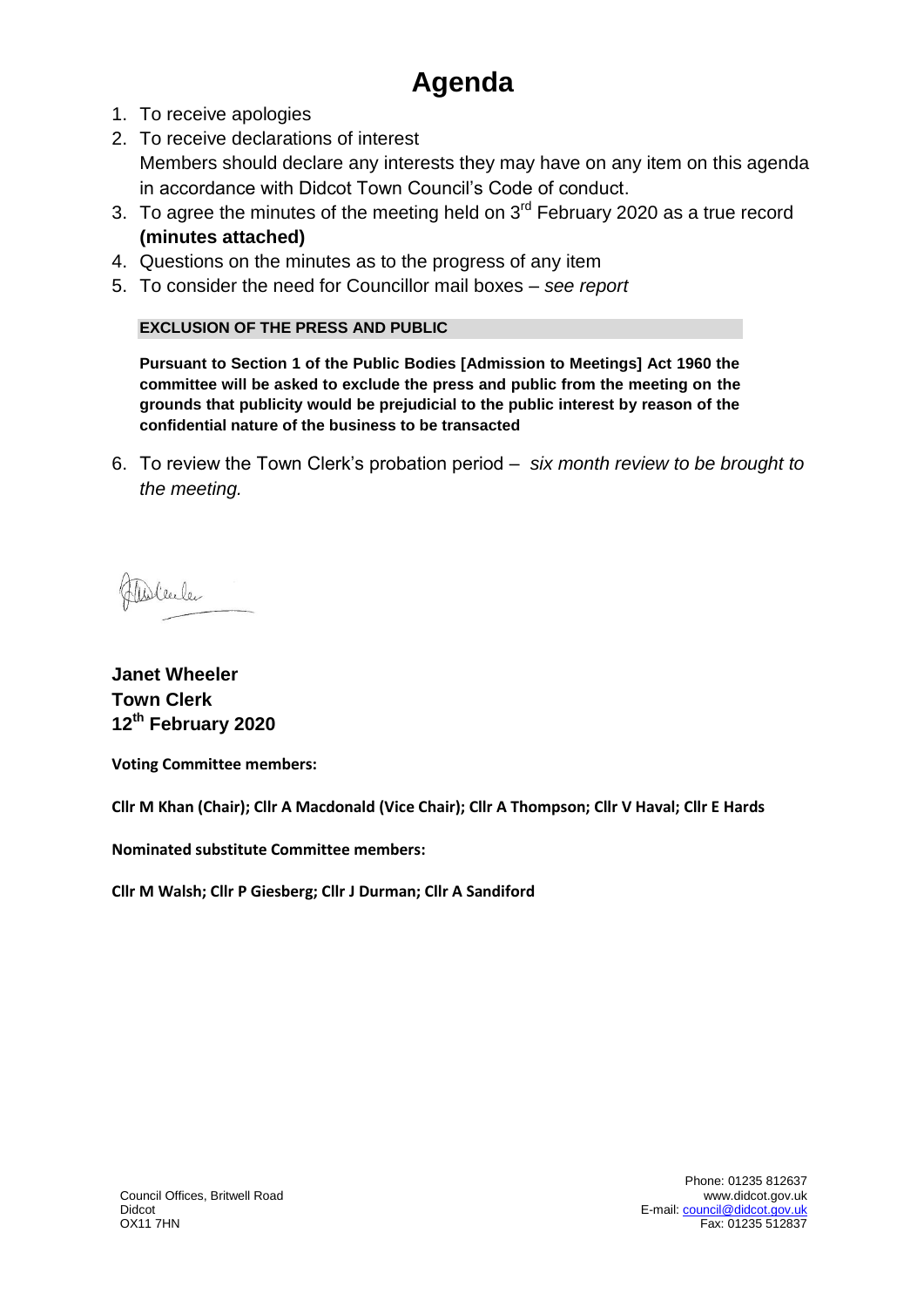Didcot Town Council

### **Personnel and Administration Committee** Monday 03 February 2020 at 7.30pm

Park Room, Didcot Civic Hall

## **Minutes**

Note: These minutes are subject to approval as a true and correct record by the next meeting of this committee.

#### **Present:**

Cllr M Khan Cllr A Macdonald Cllr V Haval Cllr E Hards

#### **Officers:**

Mrs J Wheeler (Town Clerk)

#### **Public participation**

None

#### **29. To receive apologies**

Apologies were received from Cllr A Thompson. Cllr J Durman was unavailable as a subsititute.

#### **30. Declarations of interest**

None

#### **31. To approve the minutes of the last meeting held on 11th November 2019**

It was proposed by Cllr A Macdonald and seconded by Cllr V Haval to RESOLVED to approve the Minutes as a true record. Cllr E Hards amended minute 24 by deleting the words: "who is currently on the list of substitutes".

#### **32. Questions on the Minutes**

There were no questions on the minutes.

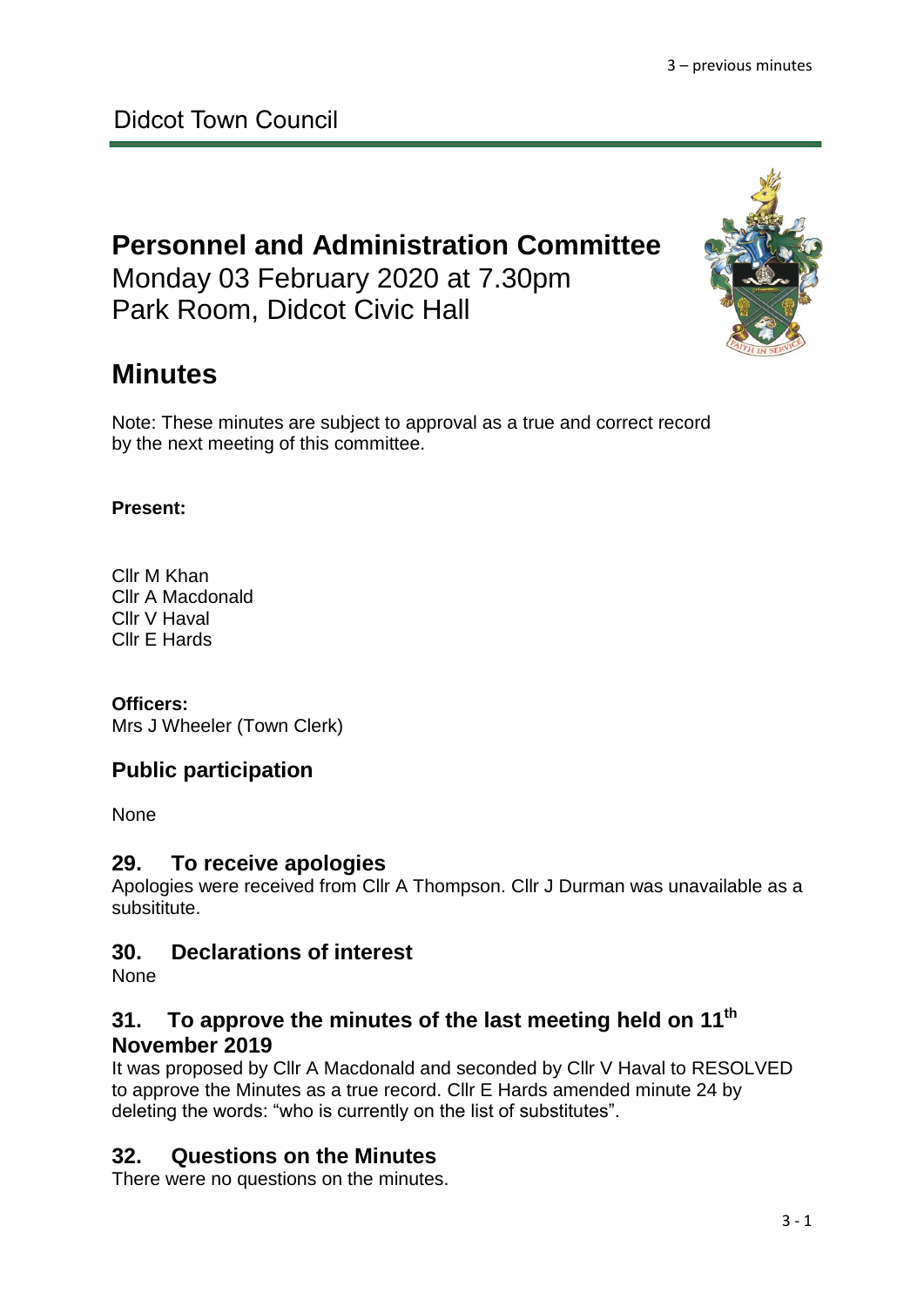#### **33. To review the following documents from Oxfordshire Pension Fund:**

**The Administration Strategy** is the strategy taken by the Oxfordshire Pension Fund to manage the pensions of the council employees. They are currently consulting on some possible changes that may help them address the issues experienced during the processing of employee pensions. The measures proposed are:

- A charge of £150 for submission of incorrect data.
- A charge of £75 per return and/or £50 per employee to re-do the work due to incorrect information being supplied.
- A reduction in the time period for reminders from the current 10 days to 5 days

It was noted that pensions are becoming more complicated and the Finance Manager and the Town Clerk are not pensions experts.

It was proposed by Cllr Haval; seconded by Cllr A Macdonald to respond to bullet three of the consultation to request that the full ten days is allowed for reminders. The reasoning for this is that if staff have annual leave or are unable to respond so quickly due to work load – more time is needed to gather the information. The accuracy of the data is more likely to be correct if adequate time is allowed for response.

**The Fund's Data Retention Policy** – this policy is for noting as part of the Oxfordshire Pension Fund's way of dealing with sensitive personal data.

Adoption of the "**Participating Employer Personal Data** – The Town Clerk had reviewed the Town Council's current data retention policy and it did not really cover pension information. The Oxfordshire Pension Fund have reviewed their policy and it may be safer to adopt their template policy to ensure that the two dovetail together.

There was a discussion on whether a maximum of fifteen years retention for an employee was long enough. On the proposal of Cllr M Khan; seconded by Cllr A Macdonald it was AGREED to adopt the template in principle but query the recommended amount of time that we should keep individual's data and bring this back to the Personnel Committee.

#### **34. To review the Town Clerk's probation period**

The Town Clerk went through the agreed targets at the three monthly review and then left the room for the next part of the meeting. The meeting then asked the Town Clerk to prepare for a further meeting of the Personnel and Administration Committee on 18<sup>th</sup> February 2020. In that time, Cllr M Khan would circulate an opportunity for Councillors; staff and some hall hirers to comment on the Town Clerk's performance. The feed back would be reviewed and a recommendation would be made to the next meeting of the Council on 2<sup>nd</sup> March 2020.

#### **35. Exclusion of the press and public**

Proposed by Councillor A Macdonald, seconded by Councillor V Haval, it was:

**RESOLVED** to exclude the press and public from the meeting pursuant to Section 1 of the Public Bodies [Admission to Meetings] Act 1960 on the grounds that publicity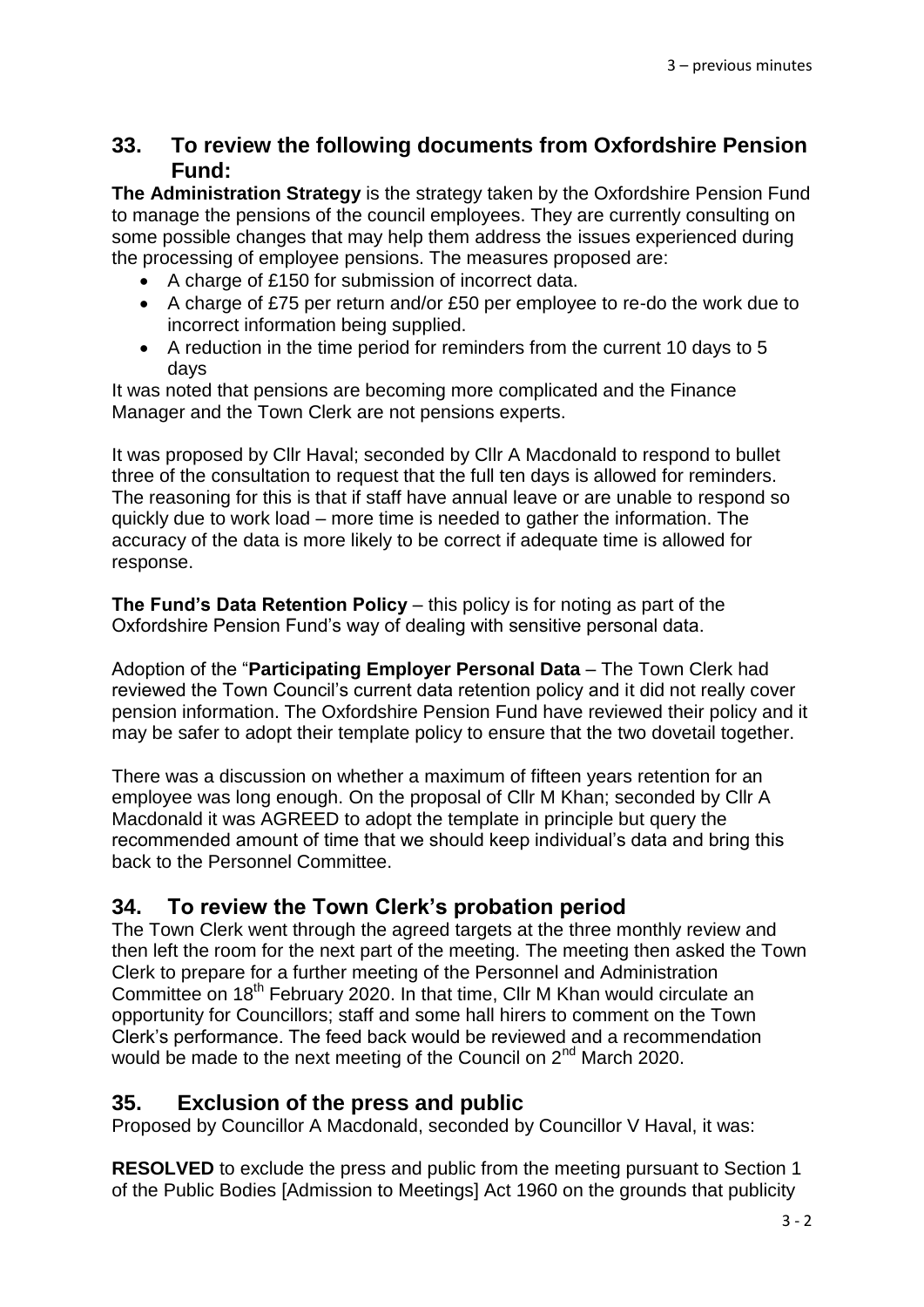would be prejudicial to the public interest by reason of the confidential nature of the business to be transacted

#### **36. To review the salary increments for DTC staff for 2020 – 2021 financial year**

The list of staff who were due to be up by one spinal column point was noted in the Staffing Report.

It was proposed by Cllr E Hards; seconded by Cllr V Haval and RESOLVED to agree in principal and be forwarded to the next meeting of the Finance and General Purposes Committee on 24<sup>th</sup> February 2020.

#### **37. Staffing Report**

The Committee members considered a confidential staff report and two recommendations. The recommendation concerning the essential car users allowance was not agreed.

The recommendation regarding an accumulation of Time Off in Lieu (TOIL) was referred to the next meeting of the Finance & General Purposes Committee on 24<sup>th</sup> February 2020.

Finally congratulations were extended by a member of the Civic Hall Team who is expecting a baby in the summer.

The meeting closed at 9.30pm

Signed\_\_\_\_\_\_\_\_\_\_\_\_\_\_\_\_\_\_\_\_\_\_\_\_\_\_\_\_\_\_\_\_ Chair Date \_\_\_\_\_\_\_\_\_\_\_\_\_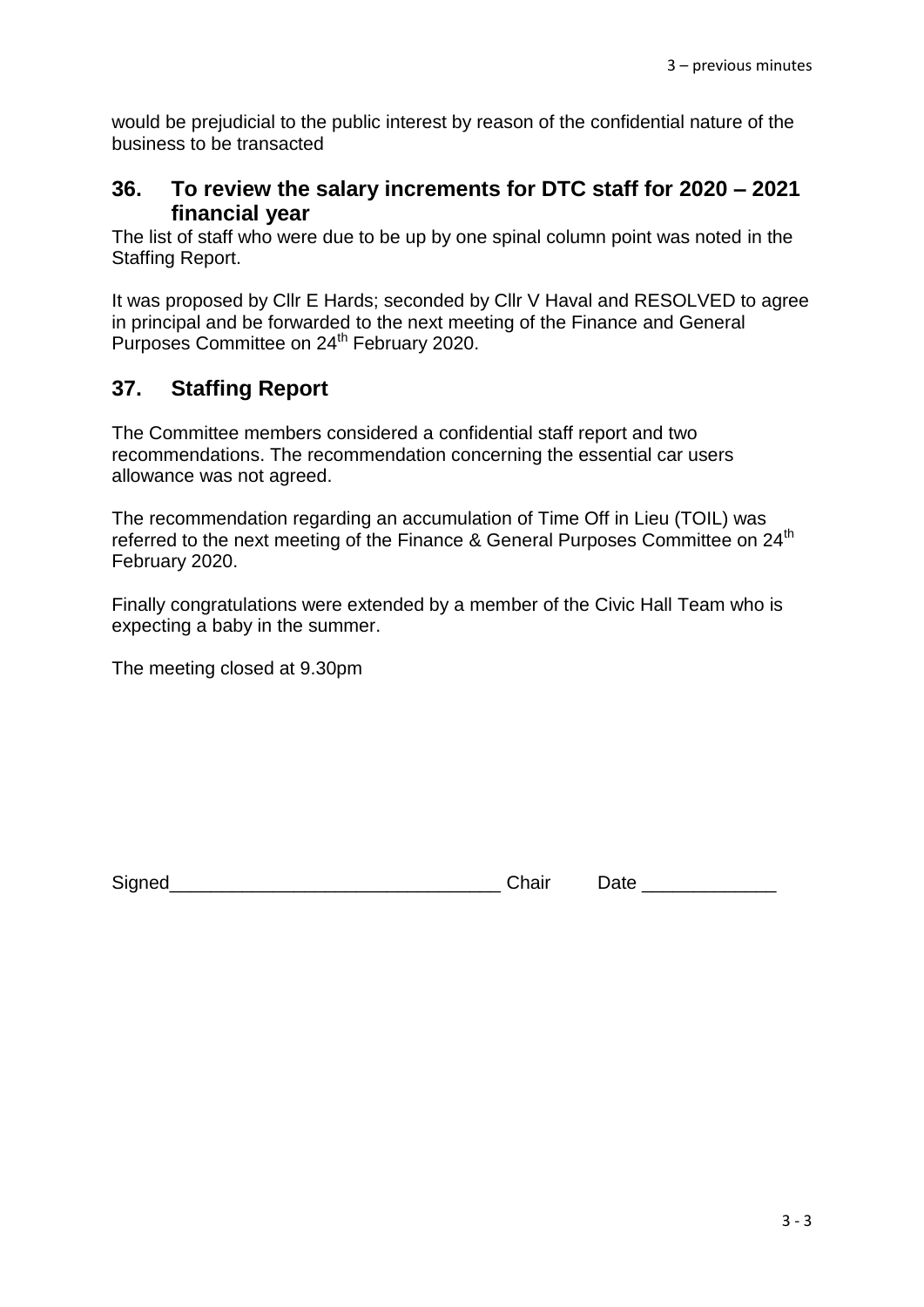## **Personnel and Administration Committee** 18<sup>th</sup> February 2020

Report author: Janet Wheeler



## **Consideration of Councillor email-boxes**

#### Introduction

 $1.$ The General Data Protection Regulation (GDPR) and the Data Protection Act 2018 (DPA) state that the Council must ensure the confidentiality, integrity and availability of all personal data - even if the data is being processed through personal email accounts or is stored on a privately-owned device.

#### **Detailed issues**

- $2.$ The ICO fact sheet (attached) for councils covers the risk and obligations as a data controller. The bottom line is that the council is accountable for any council business conducted involving personal data on any device or through any email account.
- $3.$ The use of personal devices and email accounts could raise the risk that personal data is processed for different purposes from which it was originally collected.
- 4. If copies of data such as email attachments are stored on different devices there is an increased risk that the information will become out of date or inaccurate over time.
- 5. It is also difficult to respond to subject access requests if you have to search multiple devices - or if you aren't aware of all the devices on which personal data may be stored.
- The council is required to demonstrate that they are complying with GDPR and 6. have appropriate policies and processes in place. If personal devices or email accounts are being used - the Town Council need to have an effective organisational policy in place to ensure that the associated risk is managed.

#### For consideration

A solution is to have dedicated Didcot Town Council mail boxes which are only used for Town Council business. Quite a few councils at our level have done this and more are complying when - like us - they are changing their IT system.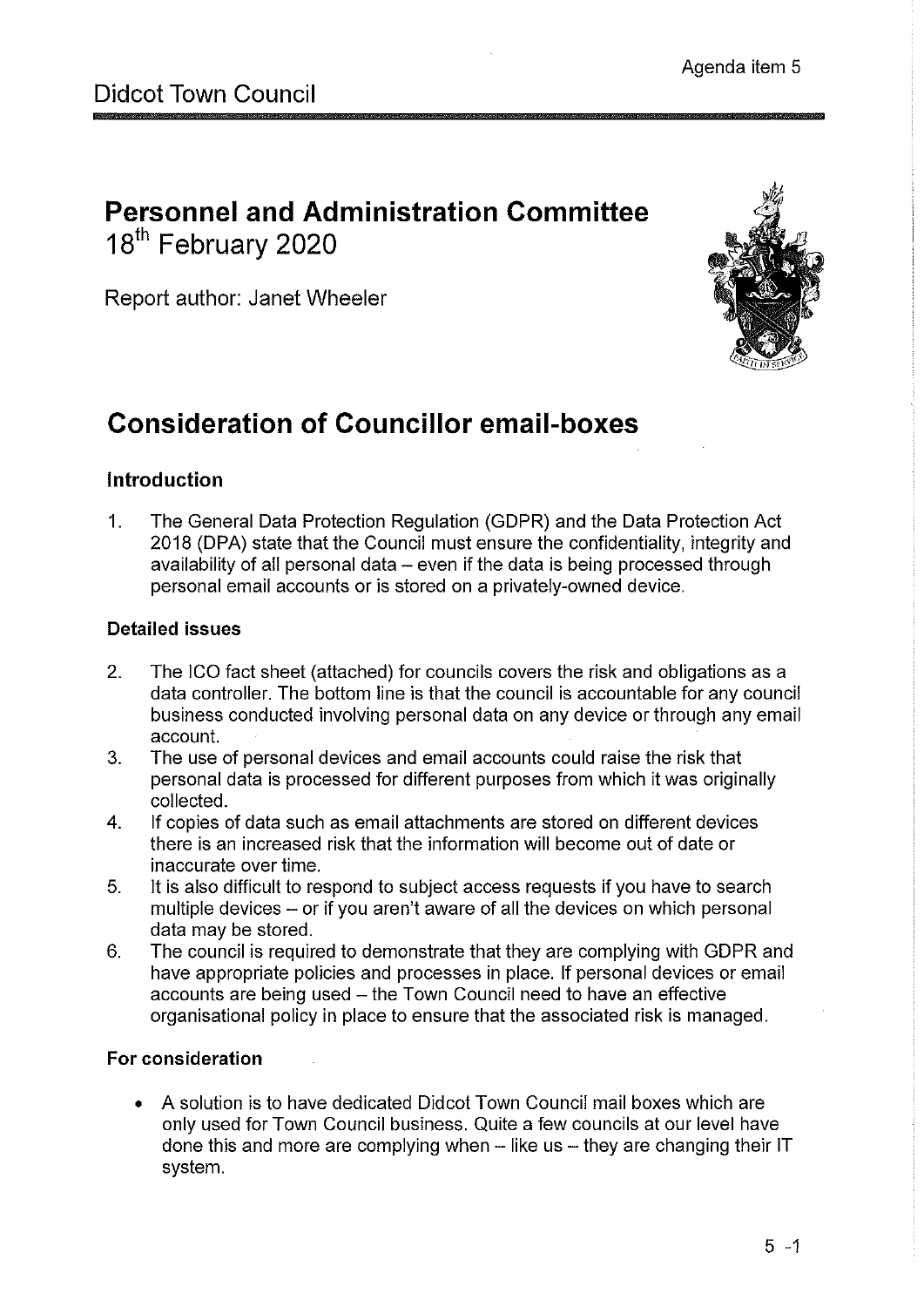Advantages include:

- It standardises the emails by making it clear in which capacity the emails are being sent - especially useful for double or triple hatters!
- Control of the emails lies with the council and can be cut off when a councillor leaves.
- Easier to administrate FOI and subject access requests this can be  $\bullet$ managed through the IT company to ensure complete impartiality.
- DTC's contractor could be asked to supply technical support for set up on iPad; laptops and desk tops for individual Councillors who need this help.
- Full admin rights can be held with the contractor to keep staff impartial.
- Limits can be set on data levels to control the amount of data stored. Individual controls can be put in place so that the Mayor or Committee Chairs have a greater storage capacity.
- It is possible to control outgoing messages to prevent forwarding or printing - $\bullet$ or limit the amount of time the message can remain offline.
- It may be possible to include links to the website to reduce the amount of  $\bullet$ paper reports.
- Extra layers of security and encryption can be easily added.
- The cost is around £3.00 per mailbox a month (£63 per month) or £756 per  $\bullet$ annum.

Disadvantages include:

- Less freedom to archive information indefinitely.
- Extra cost.  $\bullet$
- Another complication for Councillors who are less technically-minded.

#### Recommendation

- 1. The advent of Councillor mailboxes has not been budgeted for so I would recommend that if the Committee wish to recommend this service - that it goes to the meeting of the Finance and General Purposes Committee on 24<sup>th</sup> February 2020.
- 2. Consider asking all Didcot Town Councillors to register as Data Controllers. This means that any data kept on councillor email or private email accounts is the responsibility of the individual Councillor. This is a cost that could be paid by the Town Council.

#### **Risk and Legal Implications**

- $7<sup>1</sup>$ The risk of breach of data could carry a financial penalty and place the Town Council into disrepute.
- 8. Didcot Town Council needs to put in place measures to control the risk especially to information going outside of the Council.

Janet Wheeler **Town Clerk** 

 $\cdot$  f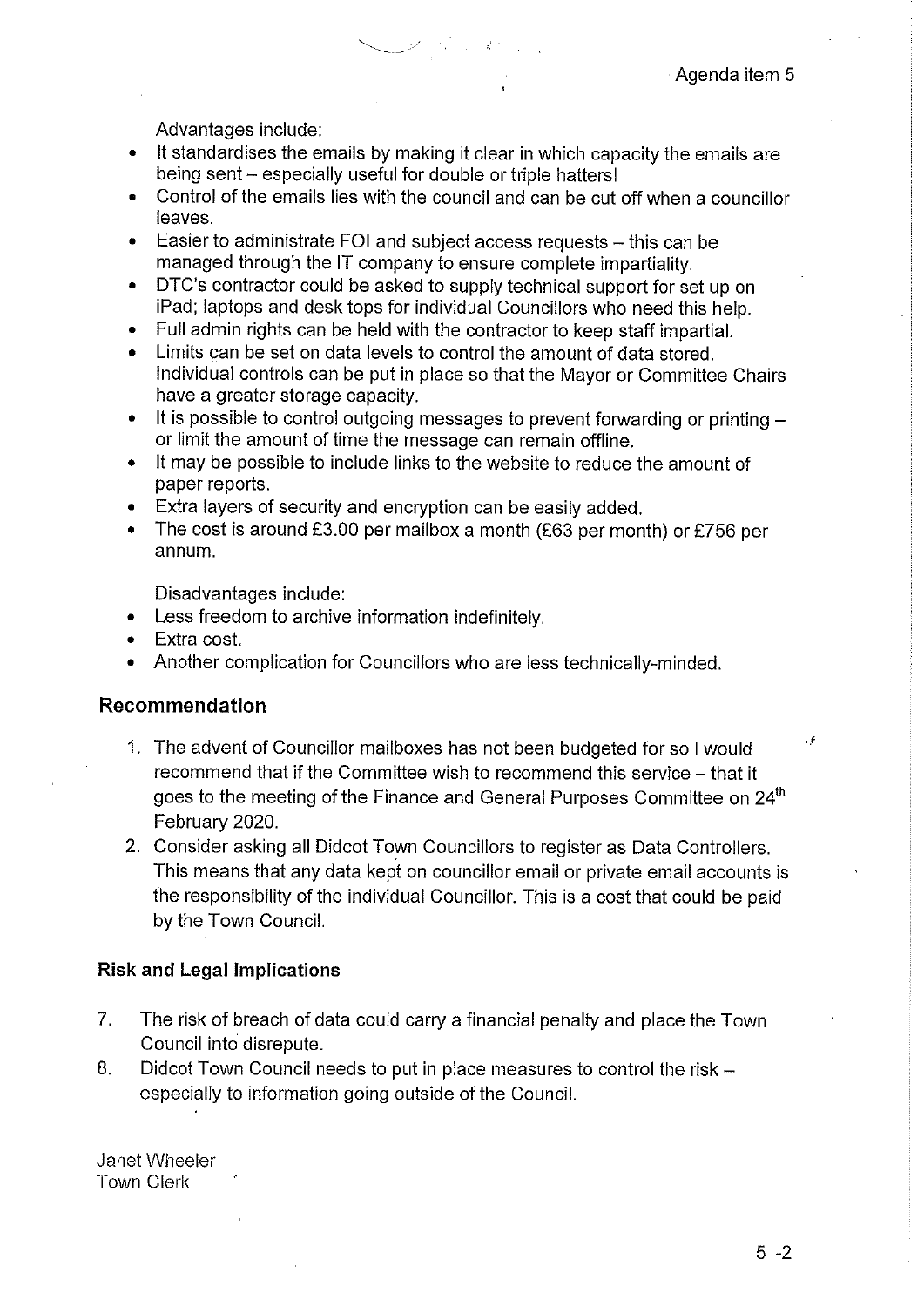

# Fact sheet for councils: the use of

# personal email addresses and devices

This factsheet has been produced following a series of workshops and discussions with local councils across the UK and will be of interest to parish council clerks looking for steps they can take to improve their council's data protection compliance.

The majority of parish clerks attending the Society of Local Council Clerks (SLCC) Leadership in Action Conference 2019 ranked the use of personal email addresses and devices for council business as their top data protection concern.

The General Data Protection Regulation (GDPR) and the Data Protection Act 2018 (DPA) don't say which email systems or devices should be used. But if the use of personal email addresses and devices is something your council does, you should be aware of the risks and the council's data protection obligations and responsibilities.



Fact: Councils must ensure the confidentiality, integrity and availability of all personal data they hold, even if the data is being processed through personal email accounts or is stored on a privately-owned device.

As a data controller, a council has obligations relating to the confidentiality, integrity and availability of all personal data it holds. This means that the council is accountable for any council business conducted involving personal data on any device or through any email account.

The use of personal devices and email accounts could raise the risk that personal data is processed for different purposes from which it was originally collected. All members of the council should ensure they know their responsibilities in terms of AND RESEARCH only using personal data for the purposes which the council obtained it.

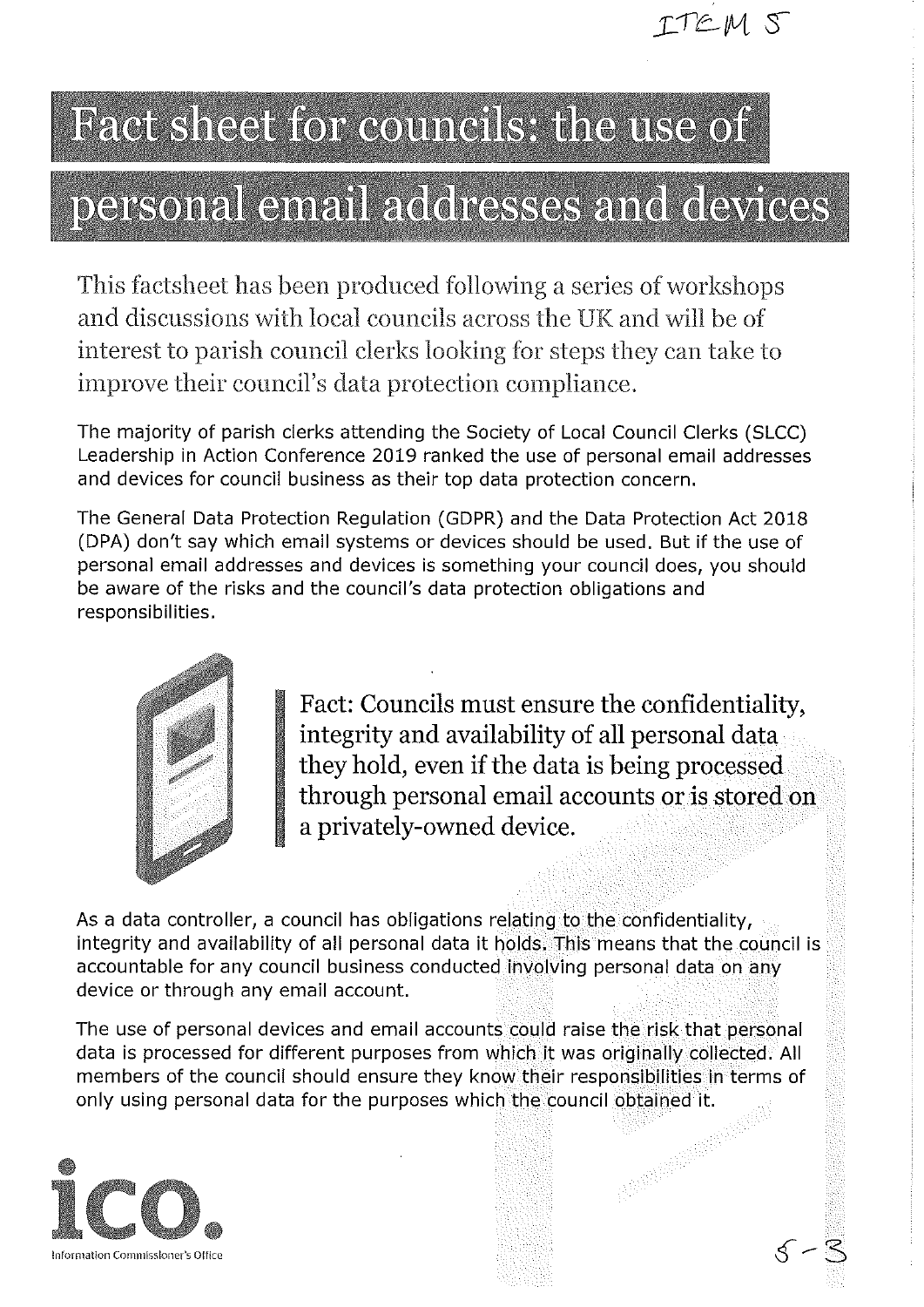$1TEM<sub>S</sub>$ 

If copies of data (such as email attachments) are stored on many different devices, there's an increased risk that it'll become out-of-date or inaccurate over time. There's also an increased risk that it'll be retained for longer than necessary, because it's difficult to keep track of copies.

You may also find it difficult to respond on time to a subject access request if you have to search multiple devices or if you aren't aware of all the devices on which personal data may be stored.

#### Questions to ask:

- What types of devices are in use?
- . Who else uses the personal email account or privately-owned device, and who else has access?
- How can you control the data on the personal email account or privatelyowned device (eg accuracy and retention)?
- How much consideration has been given to the data on the device being overlooked?



Fact: Councils must process personal data securely - which may be more difficult to achieve if it's being processed through personal email accounts or is stored on privately-owned devices. .,

Councils must have 'appropriate technical and organisational measures' in place to prevent the personal data it holds being accidentally or deliberately compromised. This includes physical and organisational security measures and also cybersecurity. If data is shared around multiple devices this introduces more points of failure and vulnerability.

There's no 'one size fits all' solution to information security. The GDPR doesn't define the security measures that you should have in place. It requires you to have a level of security that is 'appropriate' to the risks presented by your processing. What's appropriate for your council will depend on your own circumstances, the information you're processing, and the risks it presents.

As the data controller, the council must ensure that all processing of personal data under its control remains compliant, regardless of the ownership of the device used

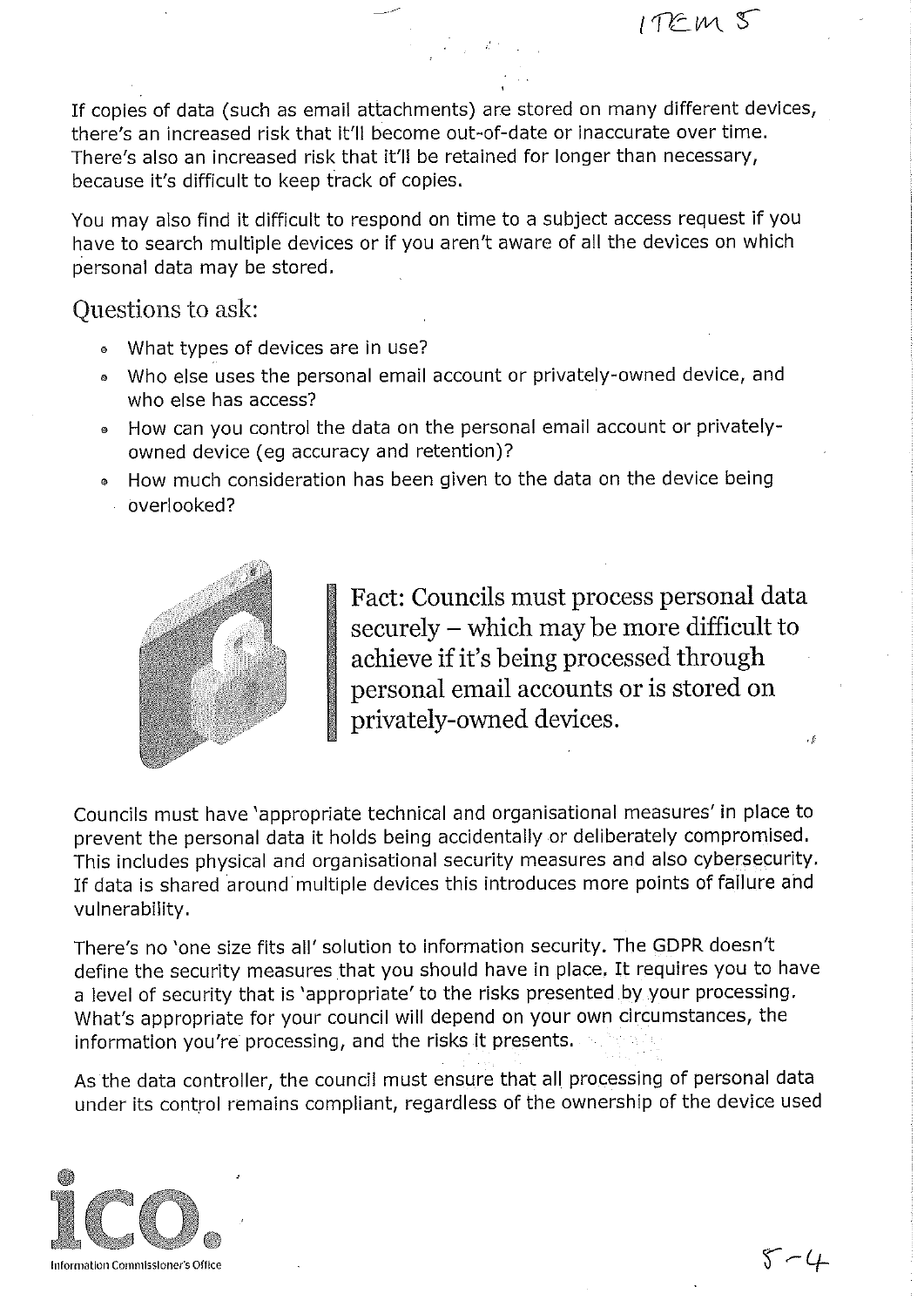to carry out the processing. If there's a personal data breach, you must be able to demonstrate that you've secured, controlled or deleted all personal data on a particular device.

Questions to ask:

- How secure are the devices (eq is the device password-protected and what is the risk of malware)?
- What if the device is lost or stolen  $-$  can you remotely locate it and wipe the data?
- What operating system is the privately-owned device running?  $\bullet$
- How is data transferred to other devices, and how secure are these systems and/or devices?
- Is your council using or considering cloud storage?



Fact: Councils must demonstrate that they are GDPR-compliant, and the use of personal email accounts and privatelyowned devices may make this more complicated.

ITEM

The principle of accountability requires you to be able to demonstrate that you are complying with the GDPR, and have appropriate policies and processes in place. If personal devices or email accounts are being used, you should have an effective organisational policy in place to ensure that the associated risks are managed.

You'll also need to take steps to make sure your members are aware of the policy and that it is implemented. This could include training, monitoring and audits.

Questions to ask:

- If you're using personal email addresses and/or devices to process data for council business, do you have an acceptable use policy in place to manage this?
- Have you implemented appropriate security measures as outlined above?
- Have you documented the associated risks and subsequent decisions?  $\bullet$
- Does your council need to review/update its current approach?